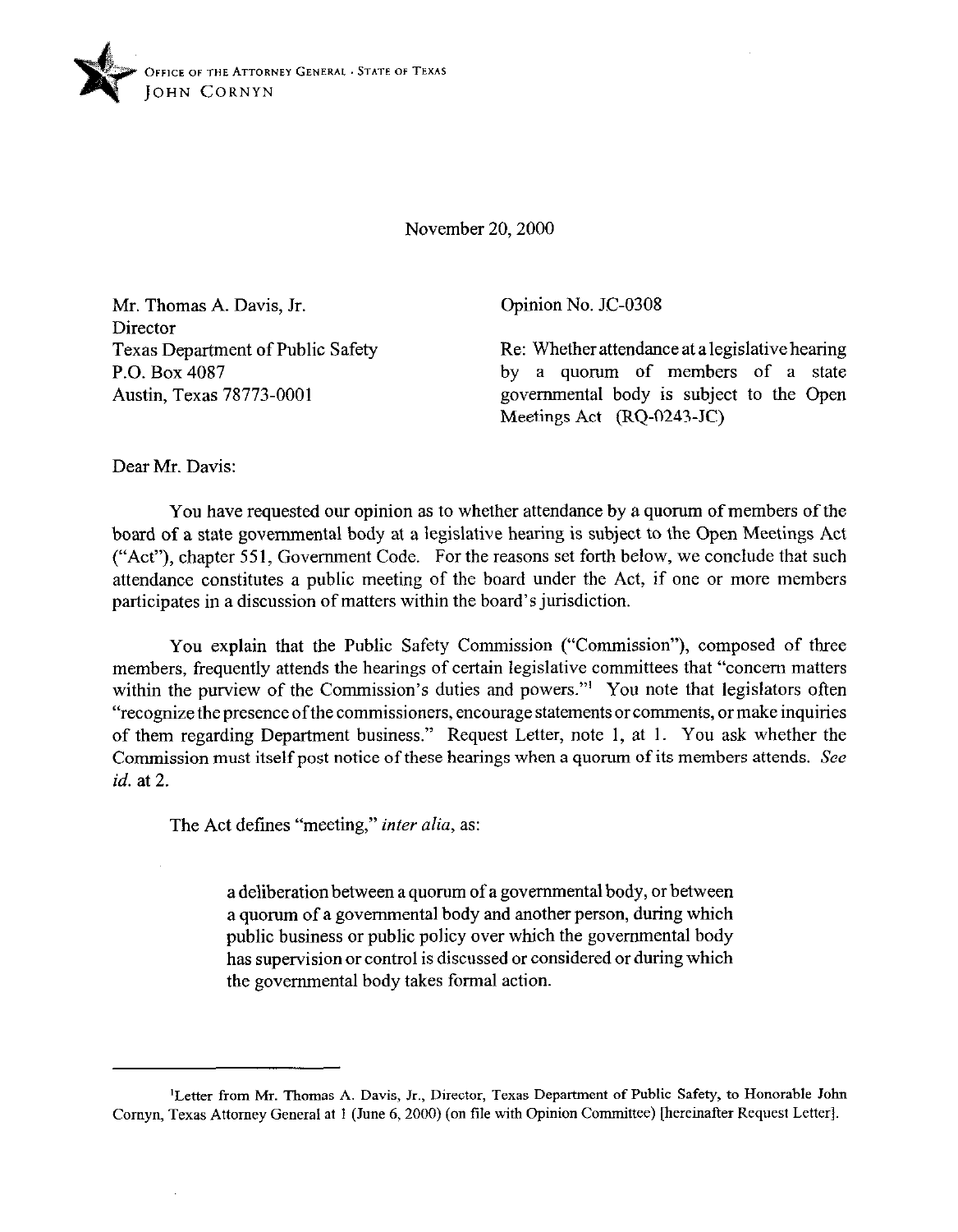TEX. GOV'T CODE ANN.  $\S 551.001(4)(A)$  (Vernon 1994). A "deliberation" is "a verbal exchange during a meeting between a quorum of a governmental body, or between a quorum of a governmental body and another person, concerning an issue within the jurisdiction of the governmental body or any public business." *Id.* 5 551.001(2). Thus, in the circumstances you describe, if a quorum of members of the Commission engages in a verbal exchange with legislators or members of their staff, those remarks constitute a deliberation. See *id, see also Bexar Medina*  Atascosa Water Dist. v. Bexar Medina Atascosa Landowners' Ass'n, 2 S.W.3d 459, 461-62 (Tex. App.-San Antonio 1999, pet. denied) (verbal exchange at informational gathering of water district board with landowners where one board member asked questions and another board member answered questions was a "'meeting' for purposes of the Open Meetings Act," even though board members did not discuss business among themselves). Ifthe deliberation relates to "public business or public policy over which the [Commission] has supervision or control," the legislative hearing becomes a "meeting" of the Commission. TEX. GOV'T CODE ANN. § 551,001(4)(A) (Vernon 1994).

In Attorney General Opinion JC-0248, we said that when a quorum of the members of a governing body of a state agency attends a public hearing held by the Sunset Advisory Commission, and one or more of the members of the governing body testifies, answers questions, or in any other manner furnishes information to the Sunset Advisory Commission, the agency itself is deemed to have held a meeting under the Act, and is, as a result, required to post the requisite notice in accordance with the Act's provisions. See Tex. Att'y Gen. Op. No. JC-0248 (2000) at 2. Attorney General Opinion JC-0248 relied in large part on an earlier opinion, Attorney General Opinion JC-0203, which held that "[w] hen a quorum of members of a standing committee of the Harris County Hospital District . . . attends a speaking engagement or meeting conducted by another entity and a member participates in a discussion of matters of public business or public policy within the committee's supervision, the committee will be subject to the Open Meetings Act." Tex. Att'y Gen. Op. No. JC-0203 (2000) at 5. The circumstance you describe is entirely analogous to those addressed in Attorney General Opinions JC-0203 and JC-0248. As a result, when a quorum of the members of a board of a state agency attends a legislative committee hearing, the board is itself subject to the provisions of the Act if one or more members of the board participates in a discussion on matters within the board's jurisdiction.

Unlike the situation in each of those prior opinions, however, the matter of notice in the present instance is more problematic. Agencies with statewide jurisdiction are required to post notice of their meetings "for at least seven days before the day of the meeting." TEX. GOV'T CODE ANN. § 551.044(a) (Vernon Supp. 2000). Presumably, an agency with statewide jurisdiction is able to furnish more than seven days notice to the state agencies that it summons to appear before it. See *id.* The legislature, on the other hand, is not compelled to do so. Section 551.046 provides that "[tlhe notice of a legislative committee meeting shall be as provided by the rules of the house of representatives or of the senate." *Id.* § 551.046 (Vernon 1994). As you indicate, "legislative posting time requirements are generally shorter than the seven-day posting required for state agencies." Request Letter, *supra* note 1, at 2. A state agency that appears before a legislative committee may thus find it impossible to comply with the posting requirements of the Act.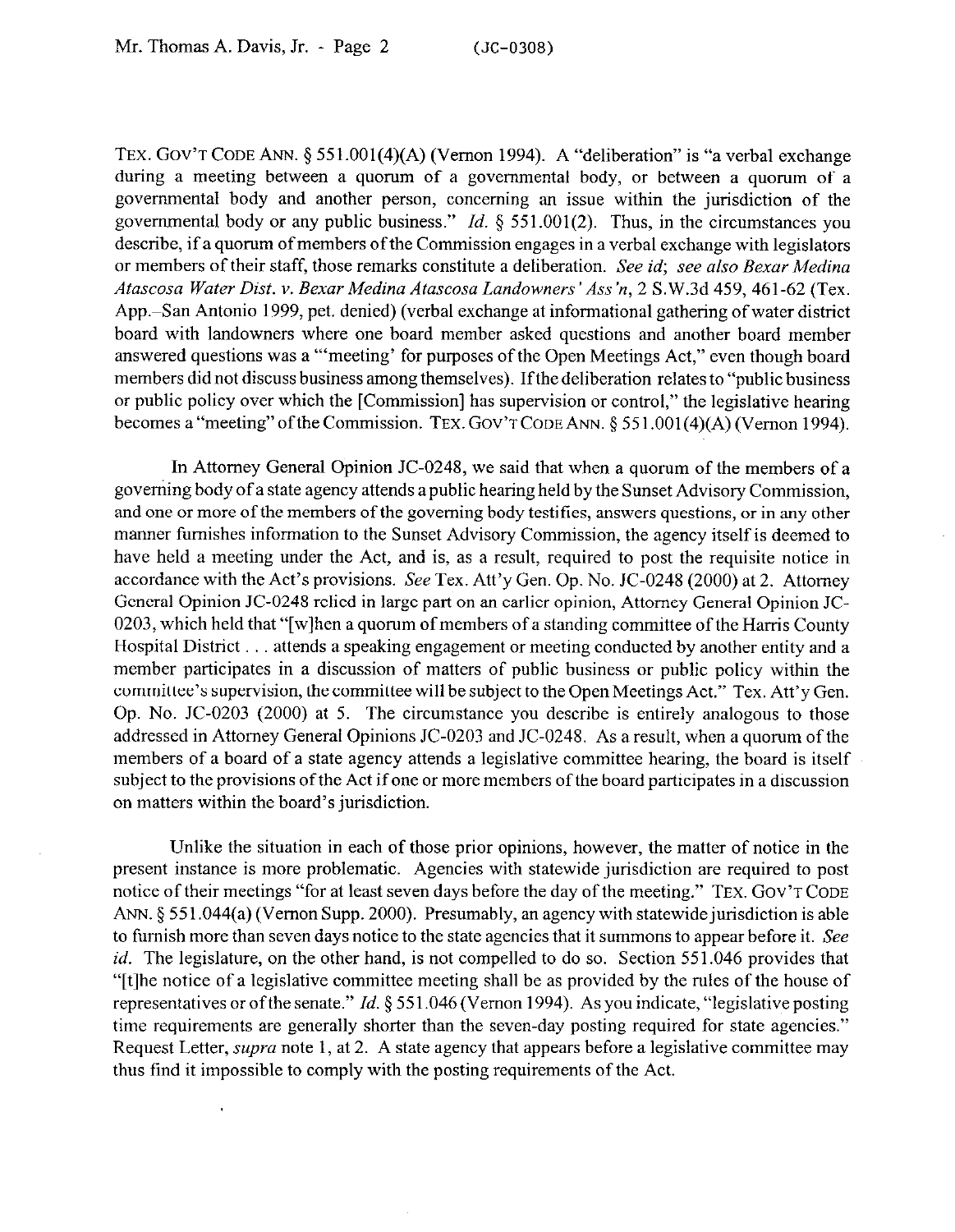Section 55 1.045 permits a governmental body to hold an "emergency" meeting under certain circumstances. See **TEX. GOV'T CODE ANN.** § 551.045 (Vernon 1994). In such an instance, notice is sufficient if it is posted for at least two hours before the meeting begins. See *id.* 5 55 1.045(a). But the requirements for an emergency meeting are quite strict. Such a meeting may be held only when "immediate action is required of a governmental body" in response to either "( 1) an imminent threat to public health and safety; or (2) a reasonably unforeseeable situation." *Id. 5 55 1.045(b).* The nature of the emergency must be clearly identified in the notice. See *id. § 55* 1.045(c). As the court said in *River Road Neighborhood Association v. South Texas Sports*, 720 S.W.2d 551, 557 (Tex. App.-San Antonio 1986, writ dism'd w.0.j.):

> [T]he term generally refers to an unforeseen combination of circumstances that calls for immediate action; a sudden orunexpected occasion for action. The mere necessity for quick action does not constitute an emergency where the situation calling for such action is one which reasonably should have been anticipated. The Texas Supreme Court has said that an emergency is a condition arising suddenly and unexpectedly, not caused by any neglect or omission of the person in question, which calls for immediate action,

## *Id.* (citations omitted).

In our opinion, an emergency based on a reasonably unforeseeable situation may arise when a state agency is unexpectedly summoned with less than seven days notice to appear before a legislative committee. The circumstances arise suddenly, are not caused by any neglect or omission of the agency and call for immediate action. When a quorum of the board of a state agency appears voluntarily before a legislative committee, however, we do not believe that immediate action can reasonably be said to be required. In such case, the agency has two options available. It may determine that a quorum of the board should not attend the hearing. In the alternative, it may endeavor to determine, at least seven days in advance of any potential hearing, a range of dates during which the committee may consider matters relevant to the concerns of the agency. Then it may post notice announcing a meeting of the agency's board on the first of those dates. The meeting may then be continued from day to day, without the need for reposting notice, until the legislative committeereaches the issue ofinterest to the agency. *SeeRivera v. Cityoflaredo, 948* S.W.2d 787, 793 (Tex. App.San Antonio 1997, writ denied); Tex. Att'y Gen. Op. No. DM-482 (1998); see *also*  Tex. Att'y Gen. Op. No. JC-0285 (2000).

You also ask whether, when a quorum of the board of a state agency attends a legislative hearing, "minutes must be kept in accordance with section 551.021 of the Act." Request Letter, *supra* note 1, at 2. Section 551.021 requires that "[a] governmental body shall prepare and keep minutes or make a tape recording of each open meeting of the body." **TEX. GOV'T CODE ANN.**  5 551.021(a) (Vernon 1994). Because, as we have concluded, the attendance of a quorum of members of the board of a state agency at a legislative committee hearing itself constitutes a meeting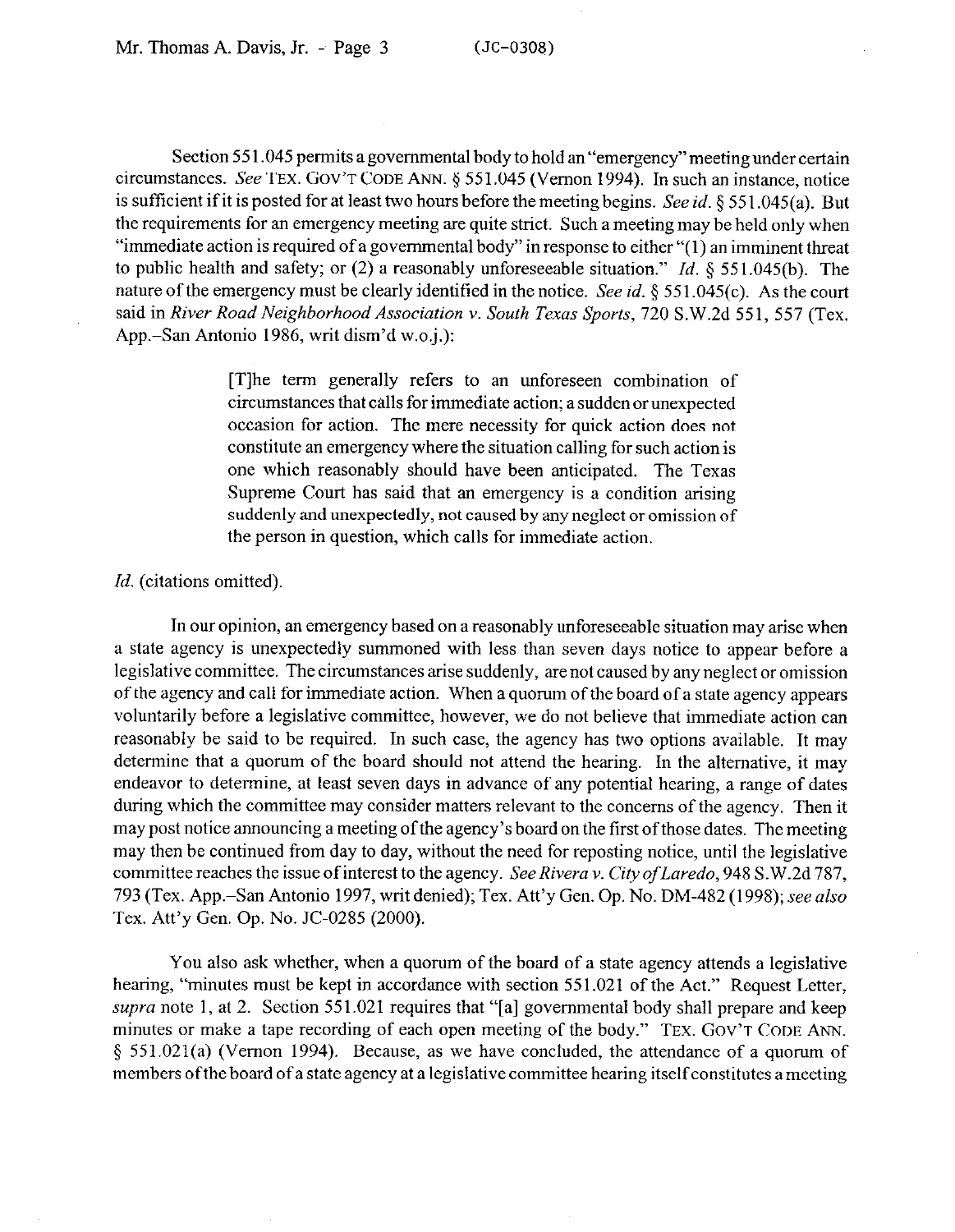for purposes of the Act, it follows that the board is required to prepare and keep minutes or make a tape recording of that meeting in accordance with section 551.021.

We are aware that the solution offered to the problem you pose is an inelegant one. We are mindful ofthe difficulties involved in reconciling the legislature's need to receive information from state agencies with the agencies' duty to provide notice under the Act, and we have addressed this issue within the bounds of the laws as enacted by the legislature. The legislature is the proper body to resolve these matters as it deems appropriate.